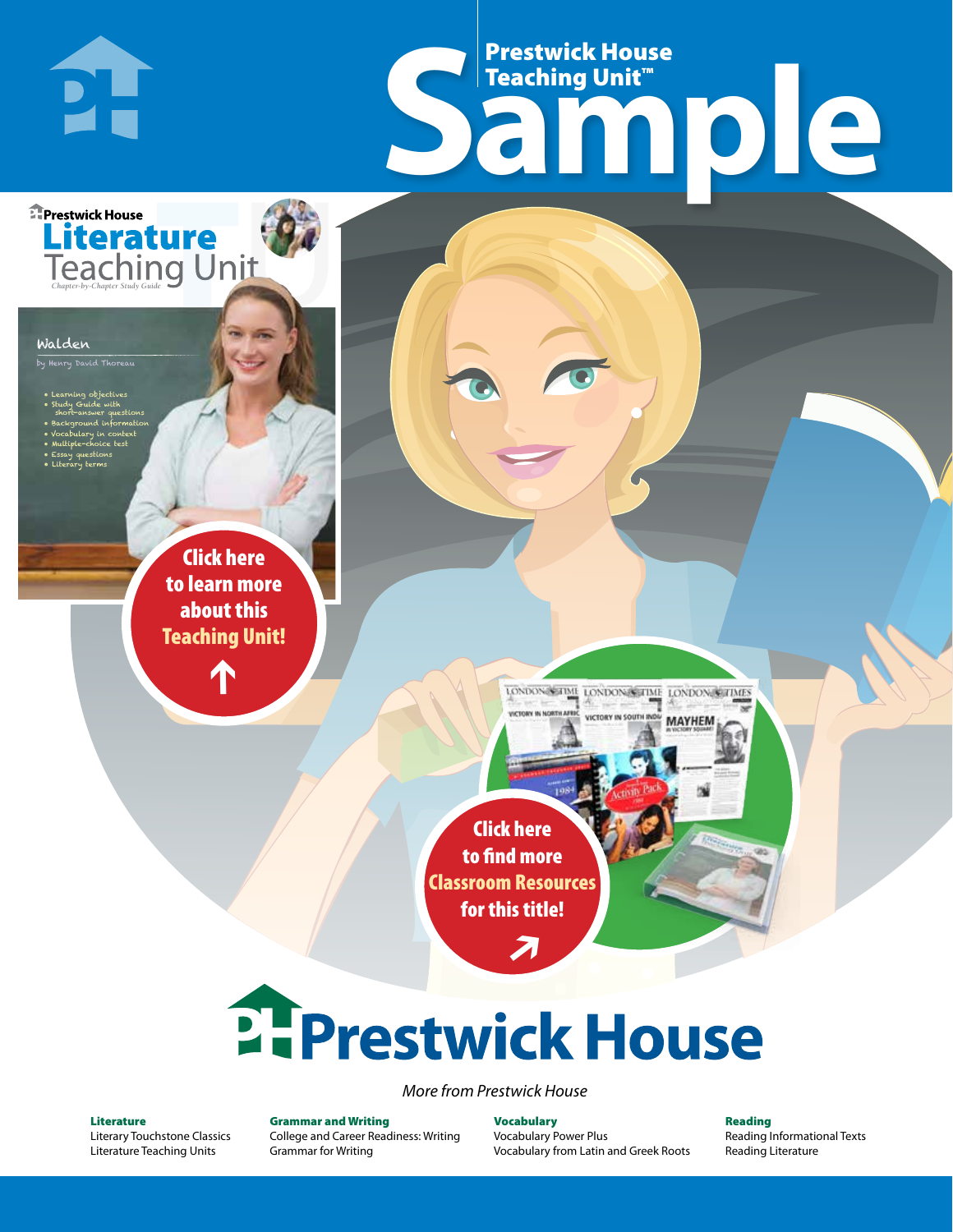

### by Henry David Thoreau

- Learning objectives
- Study Guide with short-answer questions
	- Background information
	- Vocabulary in context
		- Multiple-choice test
			- Essay questions
				- Literary terms

# **EFPrestwick House**

**P.O. Box 658, Clayton, DE 19938 www.prestwickhouse.com 800.932.4593**

**ISBN: 978-1-58049-409-0**

**Copyright ©2002 by Prestwick House Inc.**

**All rights reserved. No portion may be reproduced without permission in writing from the publisher.** 

**Item No: 301205**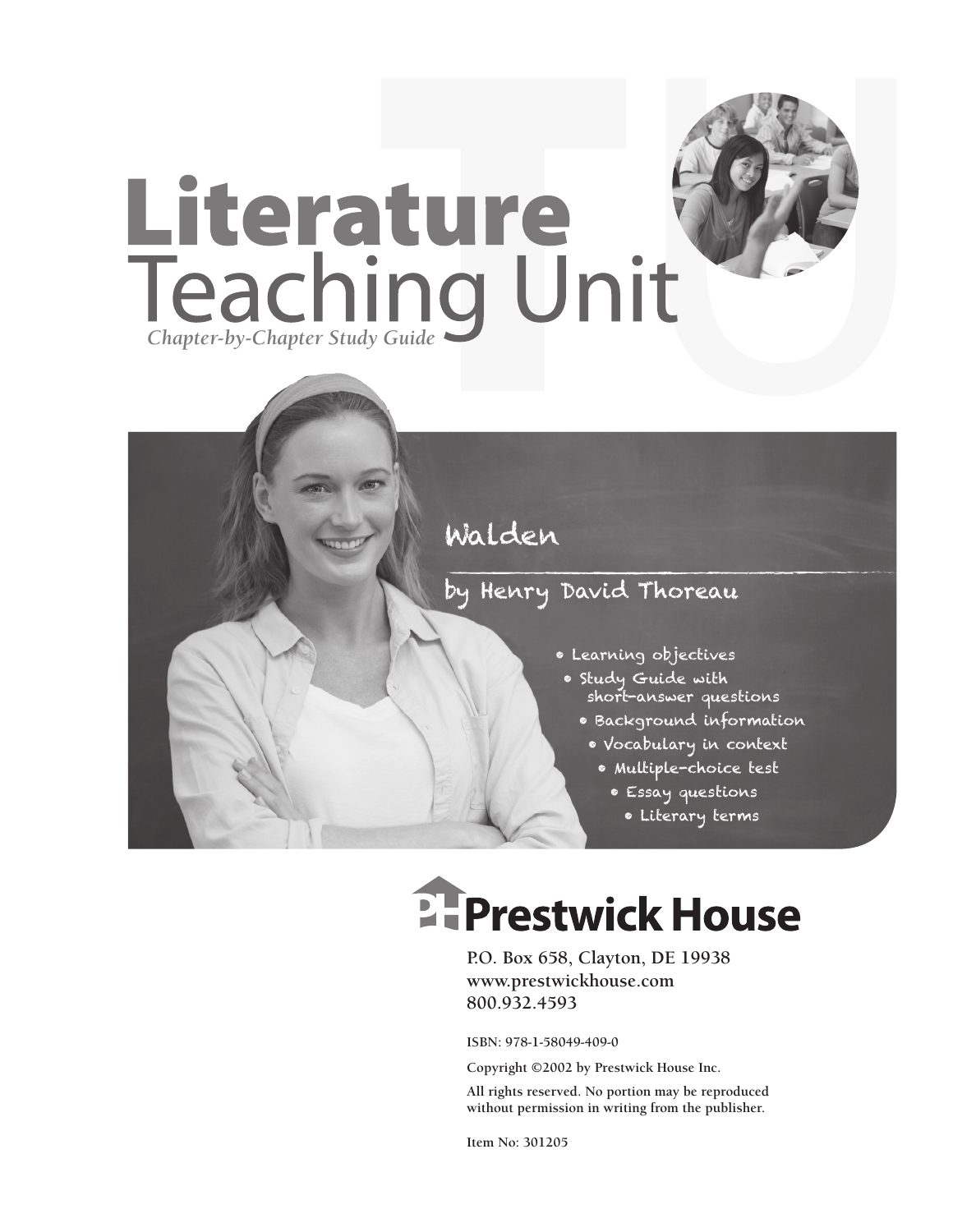#### **Note to the Teacher**

In his world-renowned classic, Henry David Thoreau wrote some of the most often-quoted sentiments in American literature. His premise was to record his daily thoughts and philosophical theories about the world around him; he built a cabin in the woods on Ralph Waldo Emerson's property near Concord, Massachusetts, and lived a simple, solitary lifestyle for two years.

During these two years, Thoreau recorded his ruminations on subjects ranging from the clothing a man wears to why he lives. His writing style depicts a deep philosophical inquiry about the world surrounding him and an acute understanding of human nature.

Henry David Thoreau was born in Concord, Massachusetts, on July 12, 1817. He attended Harvard from 1833 to 1837. A few years after graduating, Thoreau met Ralph Waldo Emerson, the founder of the Transcendentalist Movement, and they became close friends. Emerson was a patron of Thoreau's, encouraging him to write and helping him publish; Thoreau even became a tutor to Emerson's children.

During Thoreau's lifetime, the United States would go through a turbulent time of war, slavery, and expansion. Thoreau himself was fervently against slavery; he also chose to be incarcerated rather than pay taxes that would support the United States' war with Mexico. He explains some of his reasoning in his 1948 essay *Civil Disobedience*, which deals with defiance against unjust laws and acts by government.

During the year of Thoreau's death, 1862, the United States was in the middle of the Civil War. Thoreau's writings would become part of the canon of American literature that deals with the subject of what freedom means and who should be free. The number of people Thoreau has influenced though his writings is beyond count.

*Note to Teacher:* Thoreau uses the term *Indian*, rather than the more-modern, but still not universally accepted, *Native American*. To avoid any potential issues, this Teaching Unit uses Thoreau's original phrasing. Interestingly, though, a United States Census survey in 1995 there is no more up-to-date survey—indicated that 49% of Native people preferred being called *American Indian*, and 37% preferred *Native American*.

All references come from the Dover Thrift edition of *Walden; or, Life in the Woods*, Copyright 1995 (New York).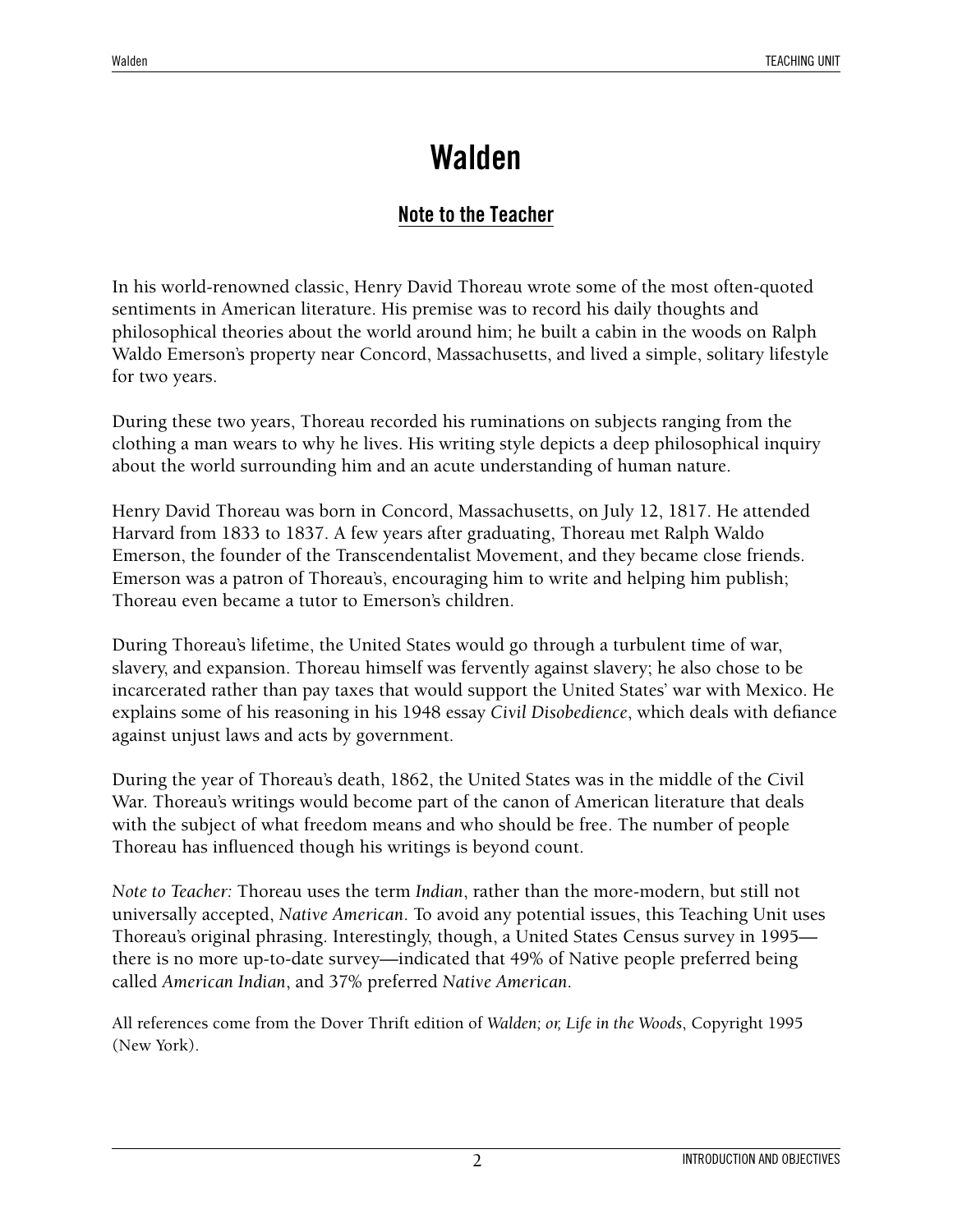#### **Objectives**

*By the end of this Unit, the student will be able to:*

- 1. give an example of an allusion to a mythological or historical figure in *Walden*.
- 2. identify a still-existing social problem which *Walden* describes.
- 3. dispute ideas that *Walden* espouses and explain their own opinions.
- 4. write a journal essay in "Thoreau-esqe" style.
- 5. choose which of Thoreau's essays is their favorite and explain why they identify with it.
- 6. give an example of metaphor in reference to an inanimate object.
- 7. provide an example of anthropomorphism.
- 8. agree or disagree that most people live lives of quiet desperation and explain your opinion.
- 9. chose a quote from the concluding essay and give an example of its application to life today.
- 10. define and cite examples of the following terms:
	- allusion
	- figurative language
	- allegory
	- parable
	- personification
	- simile
	- imagery
	- theme
	- metaphor
	- anthropomorphism

11. argue for or against a life of solitude by providing quotations and examples from the text.

12. discuss Thoreau's stance on nature in regard to the value it can have in one's life.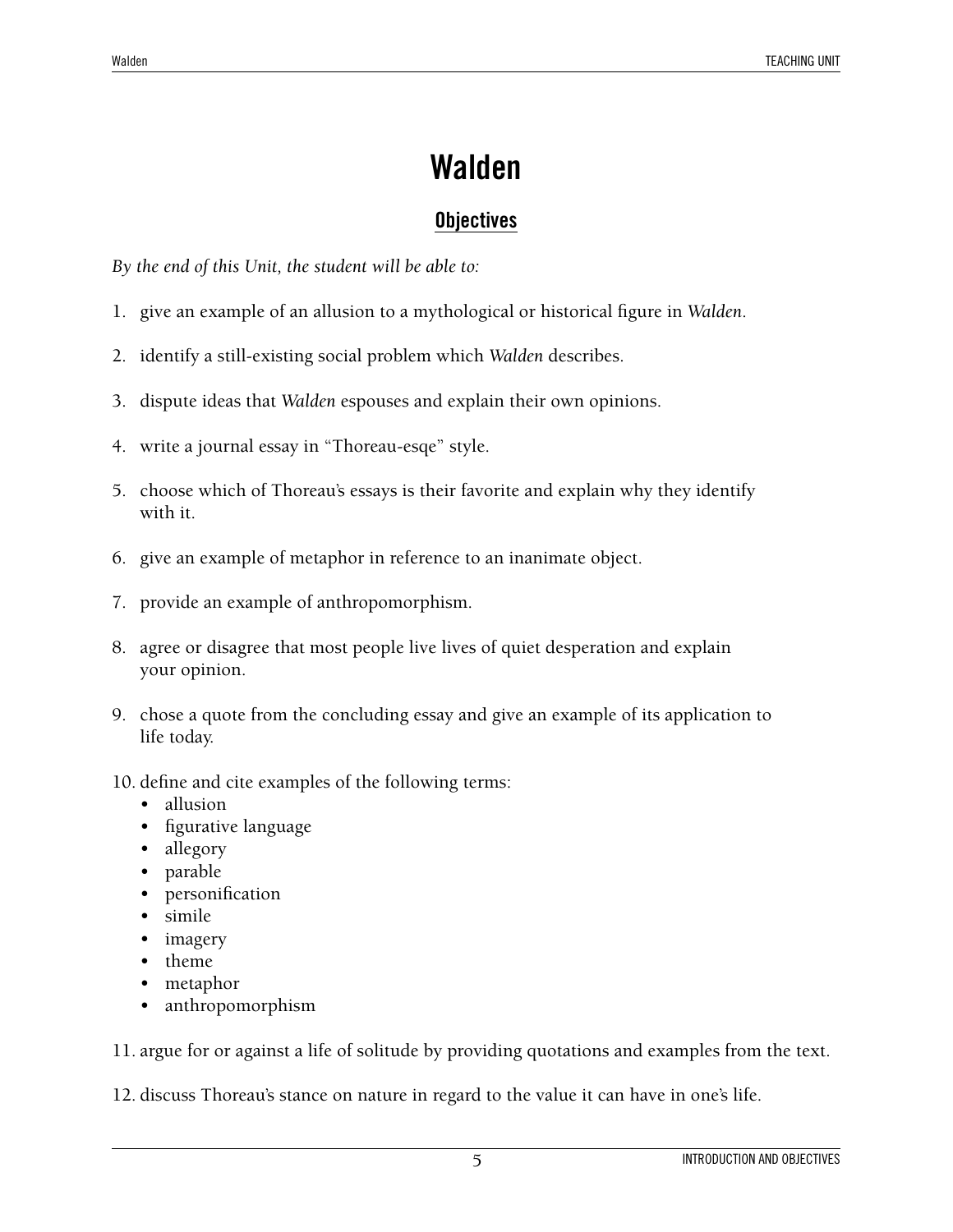#### **Questions for Essay and Discussion**

- 1. Write a short essay in which you discuss the central theme of this entire work. What point is Thoreau trying to make?
- 2. Give examples of three metaphors in the book and state whether they effectively express the image Thoreau is trying to convey.
- 3. Cite three examples of personification in which Thoreau attributes life-like qualities to objects.
- 4. How would you describe Thoreau's beliefs about various world religions such as Christianity and Hinduism? He seems to be well read. Does he subscribe to any of these world religions, or is he merely a skeptic?
- 5. Interpret and describe Thoreau's political beliefs. Would he be characterized as a liberal or as a conservative today?
- 6. Discuss whether you think you could live alone with few possessions and work for food, as Thoreau did. Do you think it would make you a better person if you could do it? How would it do that?
- 7. Did reading *Walden* give you a new respect for the people who lived and worked in that era? What aspects of life then were better than life today?
- 8. Choose one sentence from the Conclusion and give an example of something in your life that supports the truth of the sentence.
- 9. Dispute something that Thoreau says and explain your reasoning.
- 10. Do you like Thoreau as a person? If he were alive today, would you care to be his friend? Why or why not?
- 11. What value does Thoreau see in traditional schooling, such as attending universities? What does he see as a better alternative? Is one truly superior, or do they supplement and complete each other?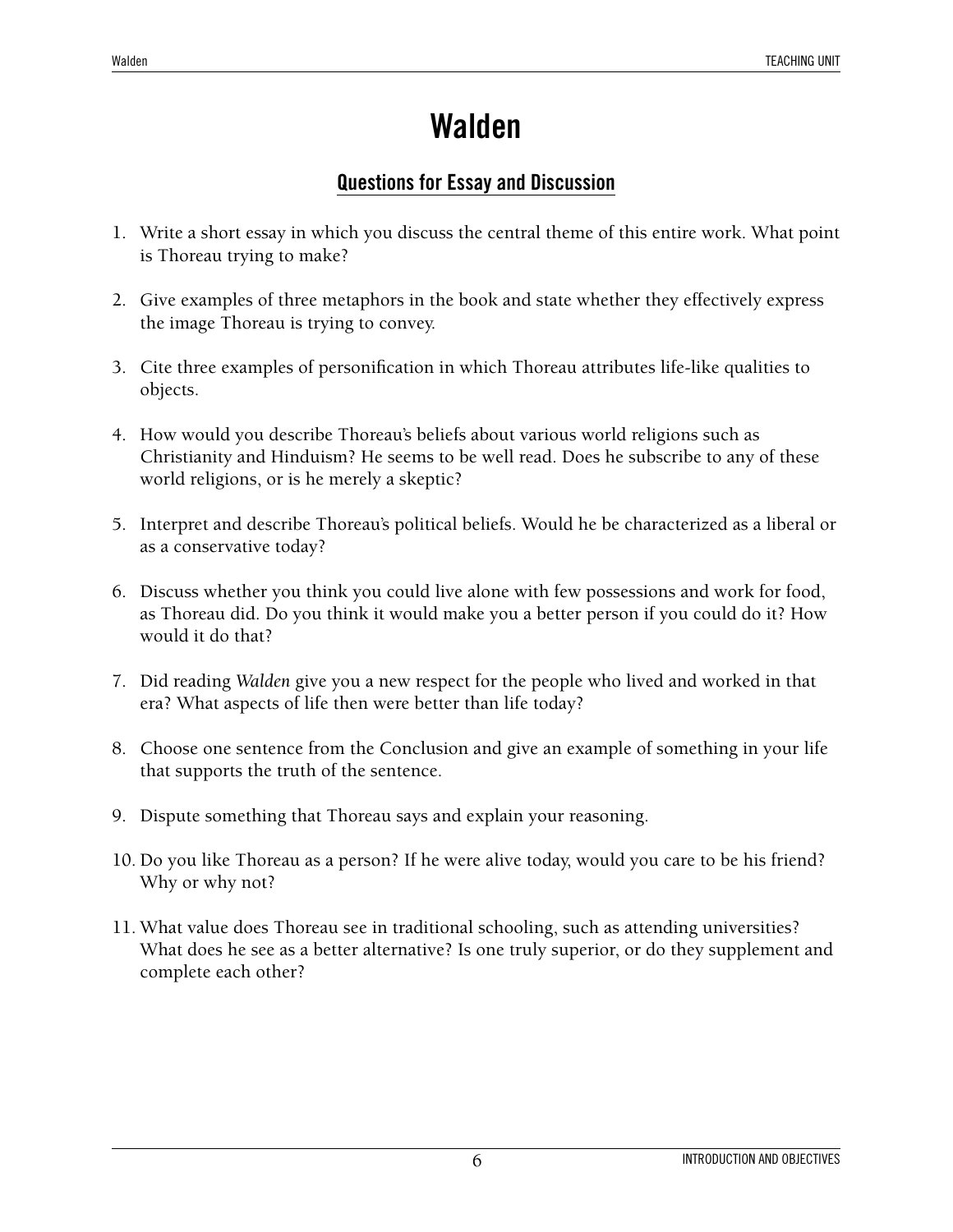**nigh** – near **obscurities** – the things that are vague and distant **observatory** – a place where nature may be viewed and studied **obtrude** – to push out **palatable** – appetizing **penance** – an act done to show sorrow over committing a sin **perchance** – perhaps; maybe **praetors** – ancient roman magistrates **precedents** – the acts that justify later acts of the same kind **profess** – to state openly **progenitors** – ancestors **resignation** – the act of giving oneself over, without resistance, to hopelessness or despair **reverencing** – treating with honor or respect **sinecure** – a paying job requiring no work **slough** – a shed **subdue** – to bring under control **superfluously** – exceeding what is necessary **superintend** – to have charge over; to direct or to manage **trifling** – not important **valiant** – brave **vigilant** – alertly watchful

1. Why do you think Thoreau singles out individual groups of readers as he begins his first essay?

\_\_\_\_\_\_\_\_\_\_\_\_\_\_\_\_\_\_\_\_\_\_\_\_\_\_\_\_\_\_\_\_\_\_\_\_\_\_\_\_\_\_\_\_\_\_\_\_\_\_\_\_\_\_\_\_\_\_\_\_\_\_\_\_\_\_\_\_\_\_\_\_\_\_\_ \_\_\_\_\_\_\_\_\_\_\_\_\_\_\_\_\_\_\_\_\_\_\_\_\_\_\_\_\_\_\_\_\_\_\_\_\_\_\_\_\_\_\_\_\_\_\_\_\_\_\_\_\_\_\_\_\_\_\_\_\_\_\_\_\_\_\_\_\_\_\_\_\_\_\_ \_\_\_\_\_\_\_\_\_\_\_\_\_\_\_\_\_\_\_\_\_\_\_\_\_\_\_\_\_\_\_\_\_\_\_\_\_\_\_\_\_\_\_\_\_\_\_\_\_\_\_\_\_\_\_\_\_\_\_\_\_\_\_\_\_\_\_\_\_\_\_\_\_\_\_ \_\_\_\_\_\_\_\_\_\_\_\_\_\_\_\_\_\_\_\_\_\_\_\_\_\_\_\_\_\_\_\_\_\_\_\_\_\_\_\_\_\_\_\_\_\_\_\_\_\_\_\_\_\_\_\_\_\_\_\_\_\_\_\_\_\_\_\_\_\_\_\_\_\_\_

\_\_\_\_\_\_\_\_\_\_\_\_\_\_\_\_\_\_\_\_\_\_\_\_\_\_\_\_\_\_\_\_\_\_\_\_\_\_\_\_\_\_\_\_\_\_\_\_\_\_\_\_\_\_\_\_\_\_\_\_\_\_\_\_\_\_\_\_\_\_\_\_\_\_\_ \_\_\_\_\_\_\_\_\_\_\_\_\_\_\_\_\_\_\_\_\_\_\_\_\_\_\_\_\_\_\_\_\_\_\_\_\_\_\_\_\_\_\_\_\_\_\_\_\_\_\_\_\_\_\_\_\_\_\_\_\_\_\_\_\_\_\_\_\_\_\_\_\_\_\_ \_\_\_\_\_\_\_\_\_\_\_\_\_\_\_\_\_\_\_\_\_\_\_\_\_\_\_\_\_\_\_\_\_\_\_\_\_\_\_\_\_\_\_\_\_\_\_\_\_\_\_\_\_\_\_\_\_\_\_\_\_\_\_\_\_\_\_\_\_\_\_\_\_\_\_ \_\_\_\_\_\_\_\_\_\_\_\_\_\_\_\_\_\_\_\_\_\_\_\_\_\_\_\_\_\_\_\_\_\_\_\_\_\_\_\_\_\_\_\_\_\_\_\_\_\_\_\_\_\_\_\_\_\_\_\_\_\_\_\_\_\_\_\_\_\_\_\_\_\_\_

\_\_\_\_\_\_\_\_\_\_\_\_\_\_\_\_\_\_\_\_\_\_\_\_\_\_\_\_\_\_\_\_\_\_\_\_\_\_\_\_\_\_\_\_\_\_\_\_\_\_\_\_\_\_\_\_\_\_\_\_\_\_\_\_\_\_\_\_\_\_\_\_\_\_\_ \_\_\_\_\_\_\_\_\_\_\_\_\_\_\_\_\_\_\_\_\_\_\_\_\_\_\_\_\_\_\_\_\_\_\_\_\_\_\_\_\_\_\_\_\_\_\_\_\_\_\_\_\_\_\_\_\_\_\_\_\_\_\_\_\_\_\_\_\_\_\_\_\_\_\_ \_\_\_\_\_\_\_\_\_\_\_\_\_\_\_\_\_\_\_\_\_\_\_\_\_\_\_\_\_\_\_\_\_\_\_\_\_\_\_\_\_\_\_\_\_\_\_\_\_\_\_\_\_\_\_\_\_\_\_\_\_\_\_\_\_\_\_\_\_\_\_\_\_\_\_ \_\_\_\_\_\_\_\_\_\_\_\_\_\_\_\_\_\_\_\_\_\_\_\_\_\_\_\_\_\_\_\_\_\_\_\_\_\_\_\_\_\_\_\_\_\_\_\_\_\_\_\_\_\_\_\_\_\_\_\_\_\_\_\_\_\_\_\_\_\_\_\_\_\_\_

- 2. What does Thoreau mean when he says that the "mass of men lead lives of quiet desperation"? Is this still true today?
- 3. What does Thoreau's story about the Indian basket weaver illustrate about his views on capitalism?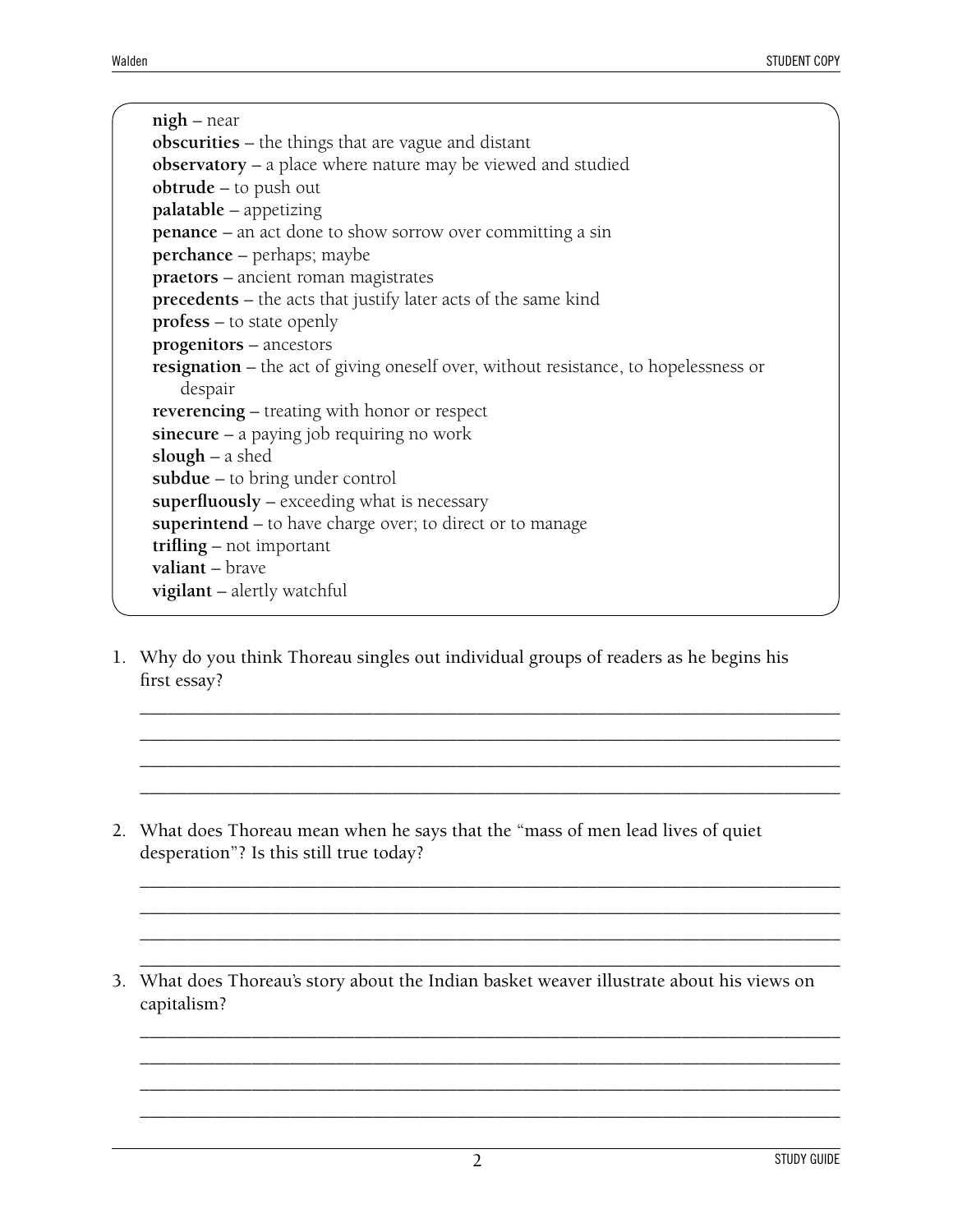#### **Essay 5: Solitude**

#### VOCABULARY

**congenial** – agreeable **conspicuous** – noticeable **imbibes** – absorbs **misanthrope** – someone who hates other people **panacea** – a cure-all **passably** – tolerably **prevailed** – triumphed **remunerate** – to pay the equivalent **repose** – a rest, relaxation **sanctify** – to make holy **subtile** – subtle **surety** – a certainty **wearisome** – tiresome **wholesome** – morally, physically, and mentally healthy

1. How does Thoreau feel about being alone?

2. How do you think Thoreau's understanding of loneliness differs from the commonly understood definition?

\_\_\_\_\_\_\_\_\_\_\_\_\_\_\_\_\_\_\_\_\_\_\_\_\_\_\_\_\_\_\_\_\_\_\_\_\_\_\_\_\_\_\_\_\_\_\_\_\_\_\_\_\_\_\_\_\_\_\_\_\_\_\_\_\_\_\_\_\_\_\_\_\_\_\_ \_\_\_\_\_\_\_\_\_\_\_\_\_\_\_\_\_\_\_\_\_\_\_\_\_\_\_\_\_\_\_\_\_\_\_\_\_\_\_\_\_\_\_\_\_\_\_\_\_\_\_\_\_\_\_\_\_\_\_\_\_\_\_\_\_\_\_\_\_\_\_\_\_\_\_ \_\_\_\_\_\_\_\_\_\_\_\_\_\_\_\_\_\_\_\_\_\_\_\_\_\_\_\_\_\_\_\_\_\_\_\_\_\_\_\_\_\_\_\_\_\_\_\_\_\_\_\_\_\_\_\_\_\_\_\_\_\_\_\_\_\_\_\_\_\_\_\_\_\_\_ \_\_\_\_\_\_\_\_\_\_\_\_\_\_\_\_\_\_\_\_\_\_\_\_\_\_\_\_\_\_\_\_\_\_\_\_\_\_\_\_\_\_\_\_\_\_\_\_\_\_\_\_\_\_\_\_\_\_\_\_\_\_\_\_\_\_\_\_\_\_\_\_\_\_\_

\_\_\_\_\_\_\_\_\_\_\_\_\_\_\_\_\_\_\_\_\_\_\_\_\_\_\_\_\_\_\_\_\_\_\_\_\_\_\_\_\_\_\_\_\_\_\_\_\_\_\_\_\_\_\_\_\_\_\_\_\_\_\_\_\_\_\_\_\_\_\_\_\_\_\_ \_\_\_\_\_\_\_\_\_\_\_\_\_\_\_\_\_\_\_\_\_\_\_\_\_\_\_\_\_\_\_\_\_\_\_\_\_\_\_\_\_\_\_\_\_\_\_\_\_\_\_\_\_\_\_\_\_\_\_\_\_\_\_\_\_\_\_\_\_\_\_\_\_\_\_ \_\_\_\_\_\_\_\_\_\_\_\_\_\_\_\_\_\_\_\_\_\_\_\_\_\_\_\_\_\_\_\_\_\_\_\_\_\_\_\_\_\_\_\_\_\_\_\_\_\_\_\_\_\_\_\_\_\_\_\_\_\_\_\_\_\_\_\_\_\_\_\_\_\_\_ \_\_\_\_\_\_\_\_\_\_\_\_\_\_\_\_\_\_\_\_\_\_\_\_\_\_\_\_\_\_\_\_\_\_\_\_\_\_\_\_\_\_\_\_\_\_\_\_\_\_\_\_\_\_\_\_\_\_\_\_\_\_\_\_\_\_\_\_\_\_\_\_\_\_\_

\_\_\_\_\_\_\_\_\_\_\_\_\_\_\_\_\_\_\_\_\_\_\_\_\_\_\_\_\_\_\_\_\_\_\_\_\_\_\_\_\_\_\_\_\_\_\_\_\_\_\_\_\_\_\_\_\_\_\_\_\_\_\_\_\_\_\_\_\_\_\_\_\_\_\_ \_\_\_\_\_\_\_\_\_\_\_\_\_\_\_\_\_\_\_\_\_\_\_\_\_\_\_\_\_\_\_\_\_\_\_\_\_\_\_\_\_\_\_\_\_\_\_\_\_\_\_\_\_\_\_\_\_\_\_\_\_\_\_\_\_\_\_\_\_\_\_\_\_\_\_ \_\_\_\_\_\_\_\_\_\_\_\_\_\_\_\_\_\_\_\_\_\_\_\_\_\_\_\_\_\_\_\_\_\_\_\_\_\_\_\_\_\_\_\_\_\_\_\_\_\_\_\_\_\_\_\_\_\_\_\_\_\_\_\_\_\_\_\_\_\_\_\_\_\_\_ \_\_\_\_\_\_\_\_\_\_\_\_\_\_\_\_\_\_\_\_\_\_\_\_\_\_\_\_\_\_\_\_\_\_\_\_\_\_\_\_\_\_\_\_\_\_\_\_\_\_\_\_\_\_\_\_\_\_\_\_\_\_\_\_\_\_\_\_\_\_\_\_\_\_\_

3. To what does Thoreau compare the morning air?